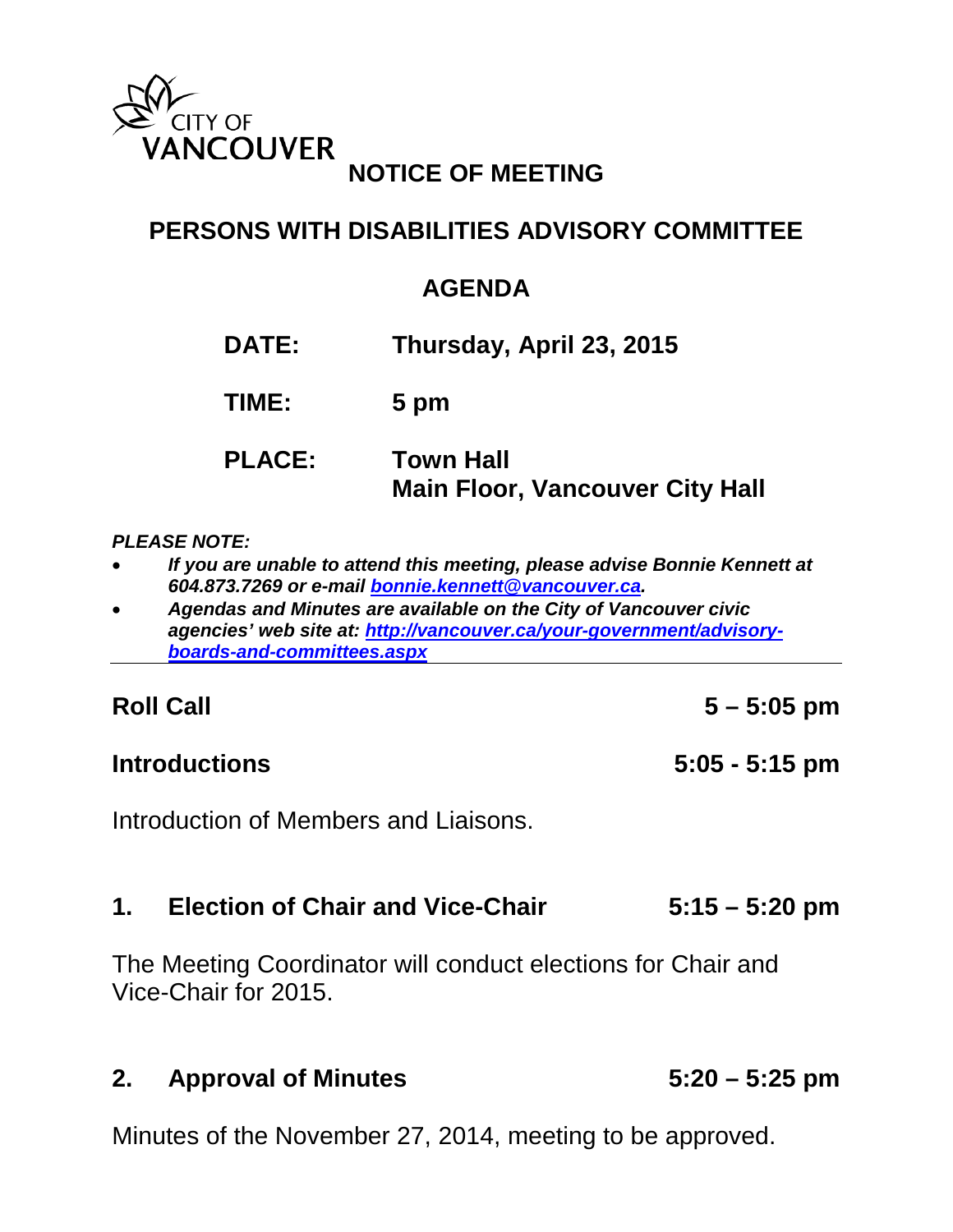# **3. Orientation and Housekeeping Matters 5:25 – 5:35 pm**

The Meeting Coordinator, along with the Staff Liaisons, will review the following:

- Role of Meeting Coordinator
- Terms of Reference
- 2015 2017 Membership List
- Meeting Schedule
- Quorum and Attendance Requirements
- Protocol for Leave of Absence requests
- Role of the ACPC liaisons

# **4. Committee Liaison Updates 5:35 – 5:45 pm**

Updates from the following PWDAC liaisons:

- Councillors George Affleck and Melissa De Genova
- Commissioner Michael Wiebe, Park Board
- Trustee Christopher Richardson, School Board
- Stephanie Kripps, Vancouver Public Library
- Chris Higgins and Branca Verde, Staff Liaisons

# **5. Workplan (2015 – 2017) 5:45 – 6 pm**

Discussion on Committee goals and objectives for the term.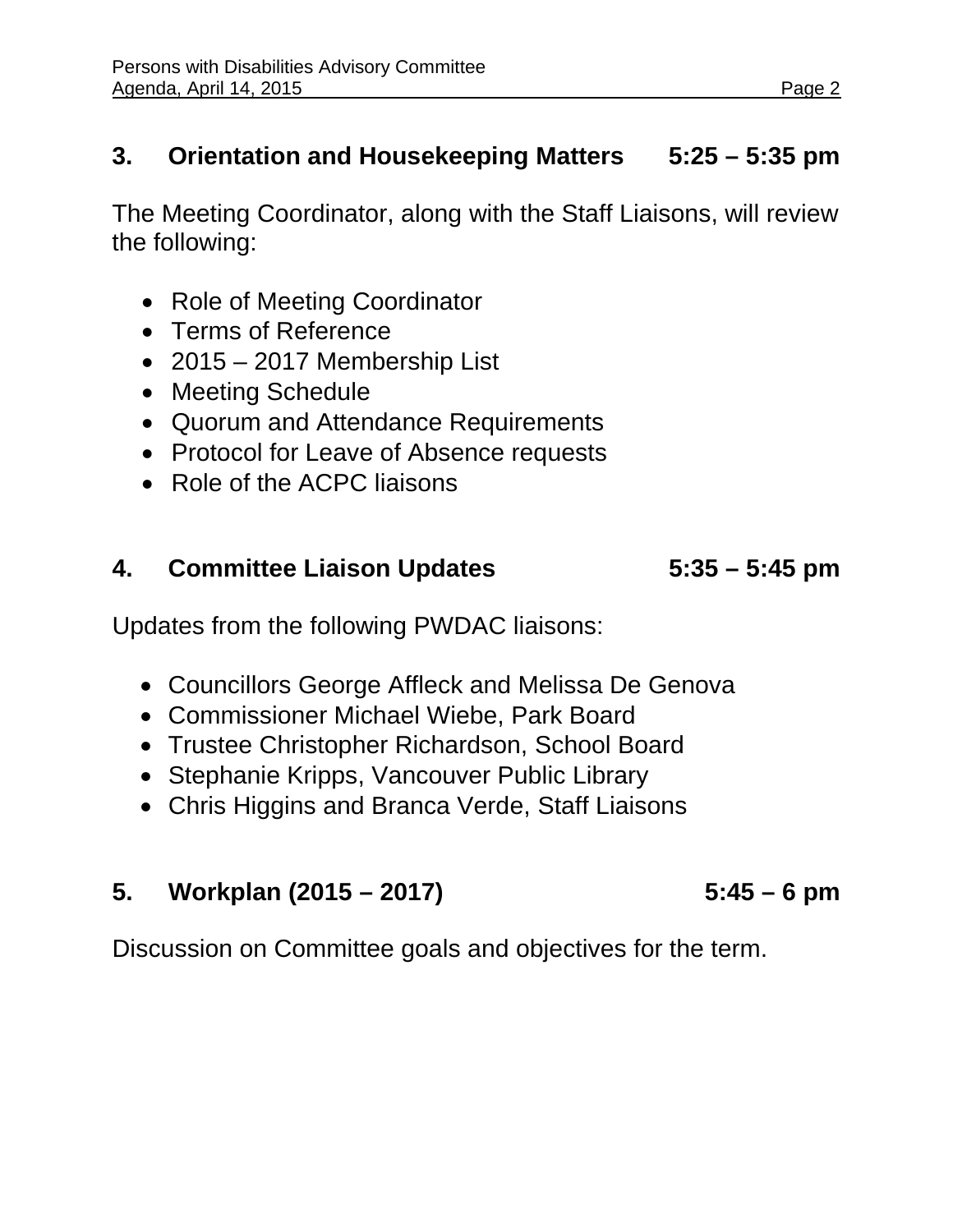## **6. Subcommittees 6 – 6:10 pm**

Discussion on potential Subcommittees for the 2015 to 2017 term. Previous Subcommittees included:

- (a) Housing
- (b) Transportation and Mobility

## **7. Mayor's Awards of Excellence Ceremony 6:10 – 6:30 pm**

Danica Djurkovic, Director of Facilities Planning and Development, and Michelle Schouls, Manager of Facilities Planning, will review plans for the Mayor's Awards of Excellence ceremony to be held at the Orpheum Theatre on Monday, July 6, 2015.

At last year's event the Persons with Disabilities Advisory Committee expressed concern as the venue (the Playhouse) was not deemed accessible. Therefore, staff are seeking input from the Committee to avoid any accessibility issues this year.

## **8. Accessible Taxi Service 6:30 – 7 pm**

Thor Kuhlmann, Senior Policy Analyst, Licences & Animal Control, would like to discuss accessible taxi service, arising from Council's motion on October 1, 2014, regarding a study on the taxi industry to ensure that they respond to the needs of the disability community through innovation and best-in-class standards for environmental standards, safety and service.